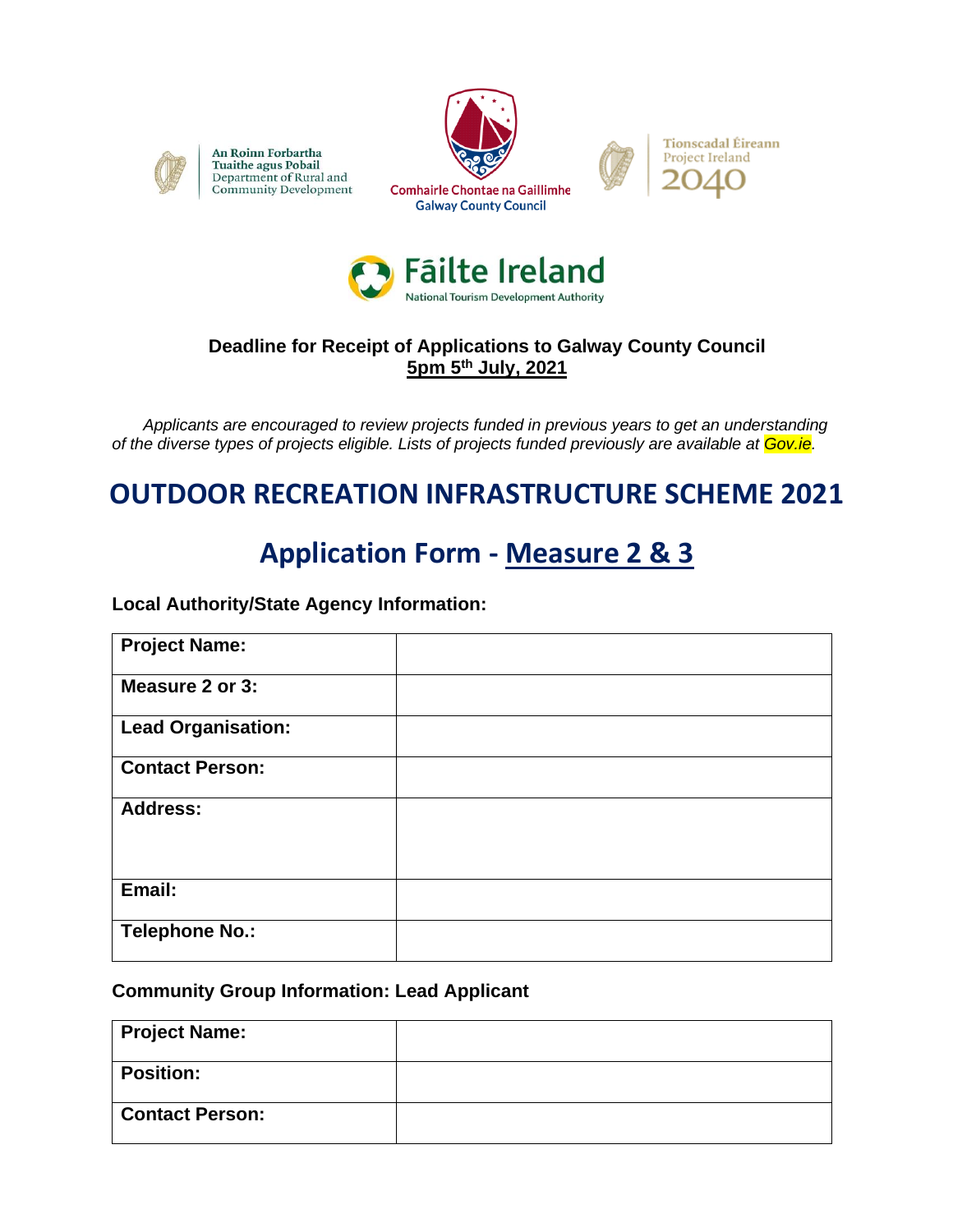| <b>Address:</b>                                              |  |
|--------------------------------------------------------------|--|
|                                                              |  |
|                                                              |  |
| Email:                                                       |  |
| <b>Telephone No.:</b>                                        |  |
| List all other stakeholders<br>involved in this application: |  |

## **Project Information**

| For M2, indicative prioritisation given to this project i.e. 1,2,3: Office Use                                   | Choose |
|------------------------------------------------------------------------------------------------------------------|--------|
|                                                                                                                  | an     |
|                                                                                                                  | item.  |
| Please provide a clear and concise description of the proposed project:                                          |        |
| (This will be used for the Press Release, if approved, max. 30 words)                                            |        |
|                                                                                                                  |        |
|                                                                                                                  |        |
| <b>Location of proposed works:</b>                                                                               |        |
|                                                                                                                  |        |
| Please provide the Eircode or XY (ITM format) Coordinates of the                                                 |        |
| project:                                                                                                         |        |
| XY coordinates should be captured in Irish Transverse Mercator (ITM) formats. Coordinates                        |        |
| can be converted to ITM format here: https://gnss.osi.ie/new-converter/. This data will be                       |        |
| used to geo-map all successful projects                                                                          |        |
| Please provide a map showing the location of the project and the works                                           |        |
| that are to be completed:                                                                                        |        |
|                                                                                                                  |        |
| Site location Map proposal outlined in red Scale 1:1000 or 1:2500<br>$\bullet$                                   |        |
| Site layout map - drawings of proposed project - marked to identify existing and<br>$\bullet$<br>proposed works. |        |
| Please Include statutory Consents, please liaise with Coillte/NPWS/OPW/Fisheries<br>٠                            |        |
| Ireland/TII/other if required.                                                                                   |        |
| Is the Proposal located within an Architectural Conservation Area or a Protected                                 |        |
| <b>Structure. (RPS)</b>                                                                                          |        |
| Must be accompanied by such photographs, plans and other particulars to show                                     |        |
| how it affects the character of the structure.                                                                   |        |
| Exact length of proposed works to be funded under this application:                                              |        |
|                                                                                                                  |        |
| Outline the consultation which has taken place to date with                                                      |        |
| stakeholders/beneficiaries:                                                                                      |        |
| e.g. sectoral authorities/agencies, business community, local community groups, residents                        |        |
| etc. in relation to the proposal. Specifically highlight any issues which arose on foot of                       |        |
| consultation and how these have been, or are being, addressed.                                                   |        |

• Please supply Letters of support/consents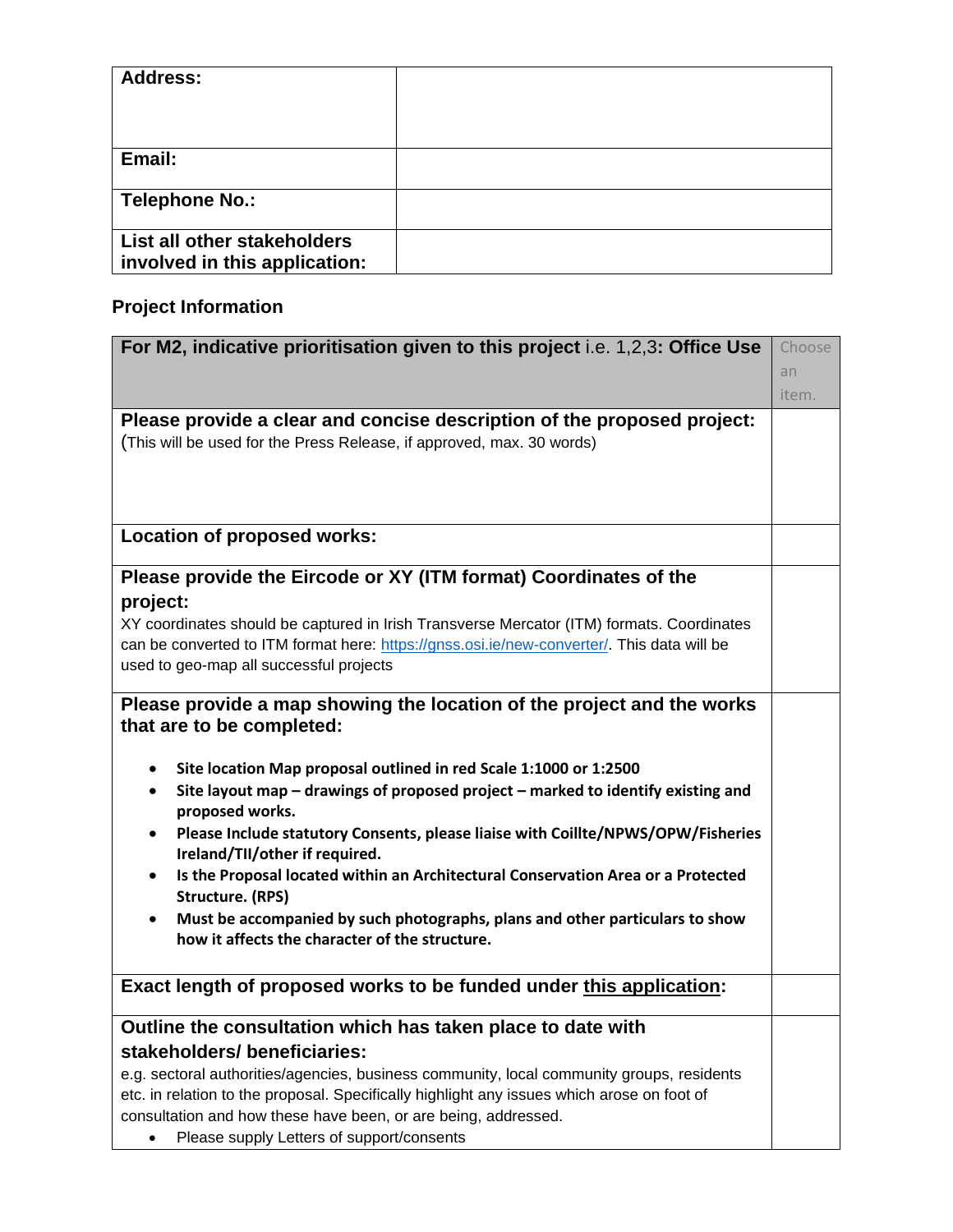| Are appropriate planning consents in place                                                                              |  |
|-------------------------------------------------------------------------------------------------------------------------|--|
| e.g. planning permission/Part 8 planning                                                                                |  |
| consent:                                                                                                                |  |
| Planning Reference Number:                                                                                              |  |
| Have you determined that the proposal is                                                                                |  |
| exempt from Planning Permission. Please                                                                                 |  |
| submit enclosed Declaration of Exempted                                                                                 |  |
| Development (Section 5 of the Planning and                                                                              |  |
| Development Act, 2000) to Planning for                                                                                  |  |
| decision. Please enclose copy of Decision                                                                               |  |
| with ORIS application.                                                                                                  |  |
|                                                                                                                         |  |
| planning@galwaycoco.ie                                                                                                  |  |
| and                                                                                                                     |  |
| OutdoorRecreation@galwaycoco.ie                                                                                         |  |
|                                                                                                                         |  |
| Do you own or have the written consent of                                                                               |  |
| the landowner?                                                                                                          |  |
| If on Coillte or within 200m of NPWS lands please provide                                                               |  |
| written consent of the organisation:                                                                                    |  |
| Please include a screening for Appropriate                                                                              |  |
| Assessment and/or other ecological                                                                                      |  |
| assessments which have been completed?                                                                                  |  |
| What is the result?                                                                                                     |  |
| Outline how the project supports climate                                                                                |  |
| action and/or biodiversity:                                                                                             |  |
| e.g. tree/hedgerow planting on trails, native pollinator                                                                |  |
| plants on trails, cycleways, etc.:                                                                                      |  |
| Outline how the project will support an                                                                                 |  |
| inclusive approach or enhance opportunities                                                                             |  |
| for people with disabilities:                                                                                           |  |
| Are these works part of a larger project:                                                                               |  |
| If yes, what are the objectives of the larger project, and<br>give details of funding approved, applied for and planned |  |
| for the other phases:                                                                                                   |  |
| Include details of previous funding granted under ORIS                                                                  |  |
| and all other applicable funding (RRDF, T&V etc.)                                                                       |  |
| Have you Liaised with the Municipal Area Engineer?                                                                      |  |
| <b>Provide details:</b>                                                                                                 |  |
|                                                                                                                         |  |
| Have you Liaised with the Rural Recreation Officer, Forum Connemara<br>b.omalley@forumconnemara.ie                      |  |
|                                                                                                                         |  |
| <b>Provide details:</b>                                                                                                 |  |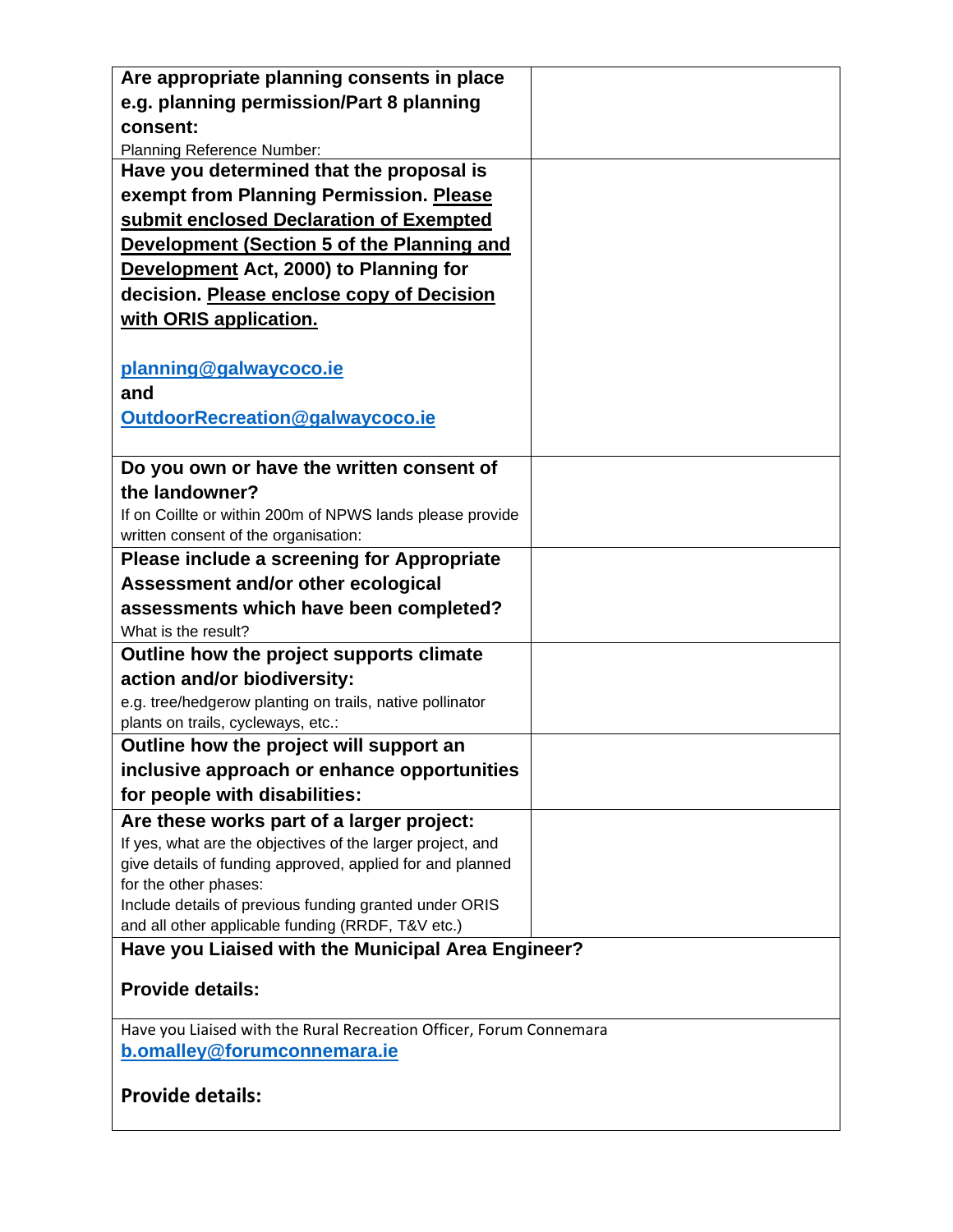**To ensure success. Projects need to have full support of community/Business/Tourism Providers. Please provide letters of support**

**Identify how the group will provide for ongoing maintenance of the Project, please provide Confirmation.**

**Please provide Copy of Up-to-Date Bank statement or Credit Union Statement – Showing Match Funding in place.**

**Please provide a full and concise description of the proposed project and the works involved** (max 500 words)**:** 

**Outline how the proposed project addresses an identified need :** (up to 5 bullet points)

**How will the project impact the local area:**

**Outline how the proposed project supports outdoor recreation:**

**Outline how the proposed project is strategic and collaborative in nature**  (Please reference linkages with national strategic plans)**:**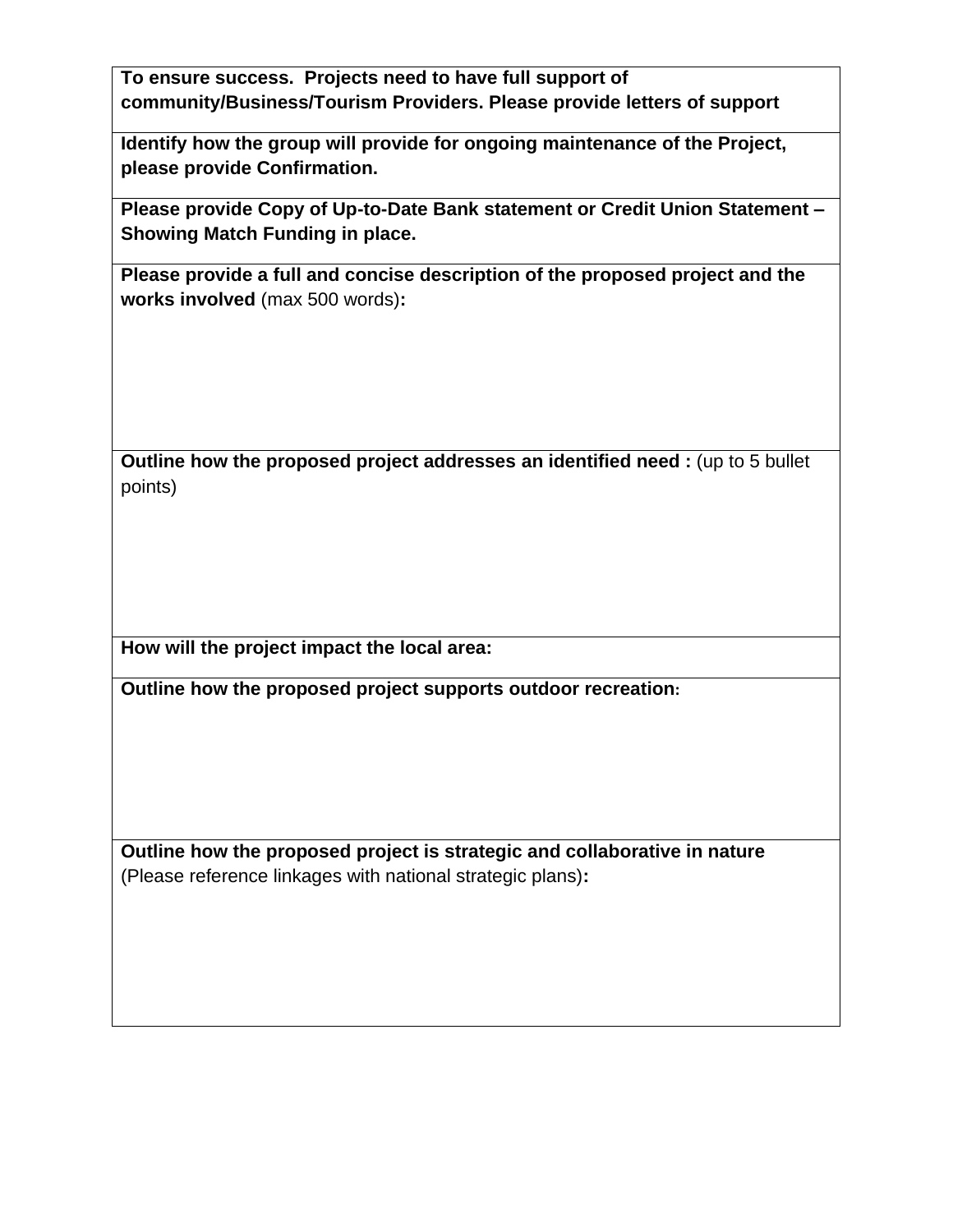| Outline what are the overall objectives of the proposed project (up to 5 bullet |
|---------------------------------------------------------------------------------|
| points):                                                                        |
|                                                                                 |
| 1.                                                                              |
| 2.                                                                              |
| 3.                                                                              |
| 4.                                                                              |
| 5.                                                                              |
| How will the intended impact and outcomes be measured (up to 5 bullet points):  |
|                                                                                 |
| 1.                                                                              |
| 2.                                                                              |
| 3.                                                                              |
| 4.                                                                              |
| 5.                                                                              |
|                                                                                 |
|                                                                                 |

## **Detailed Costings for Proposed Project:**

Please provide **detailed breakdown of all elements** of the proposed works including any administration/other fees/costs:

| Project Elements* (provide details of          | Cost (inc. VAT) |
|------------------------------------------------|-----------------|
| each element)                                  |                 |
| 1.                                             | €               |
| 2.                                             | €               |
| 3.                                             | €               |
| 4.                                             | €               |
| 5.                                             | €               |
| 6.                                             | €               |
| <b>Professional fees:</b> (e.g. architectural, | €               |
| engineering, survey costs)                     |                 |
| <b>Total Cost:</b>                             | €               |
| <b>Funding amount sought:</b>                  | €               |
| (Maximum 90%)                                  |                 |
| <b>Match Funding:</b>                          | €               |
| (Minimum 10% of total cost)                    |                 |
| Value of Match Funding which is "in-           | €               |
| <b>kind</b> " (Maximum 5% of total cost)       |                 |
| <b>Amount of Cash Contribution:</b>            | €               |
| (Minimum of 5% of total cost)                  |                 |
| <b>Supplied by</b>                             |                 |
| (LA/LDC/Community/Philanthropic):              |                 |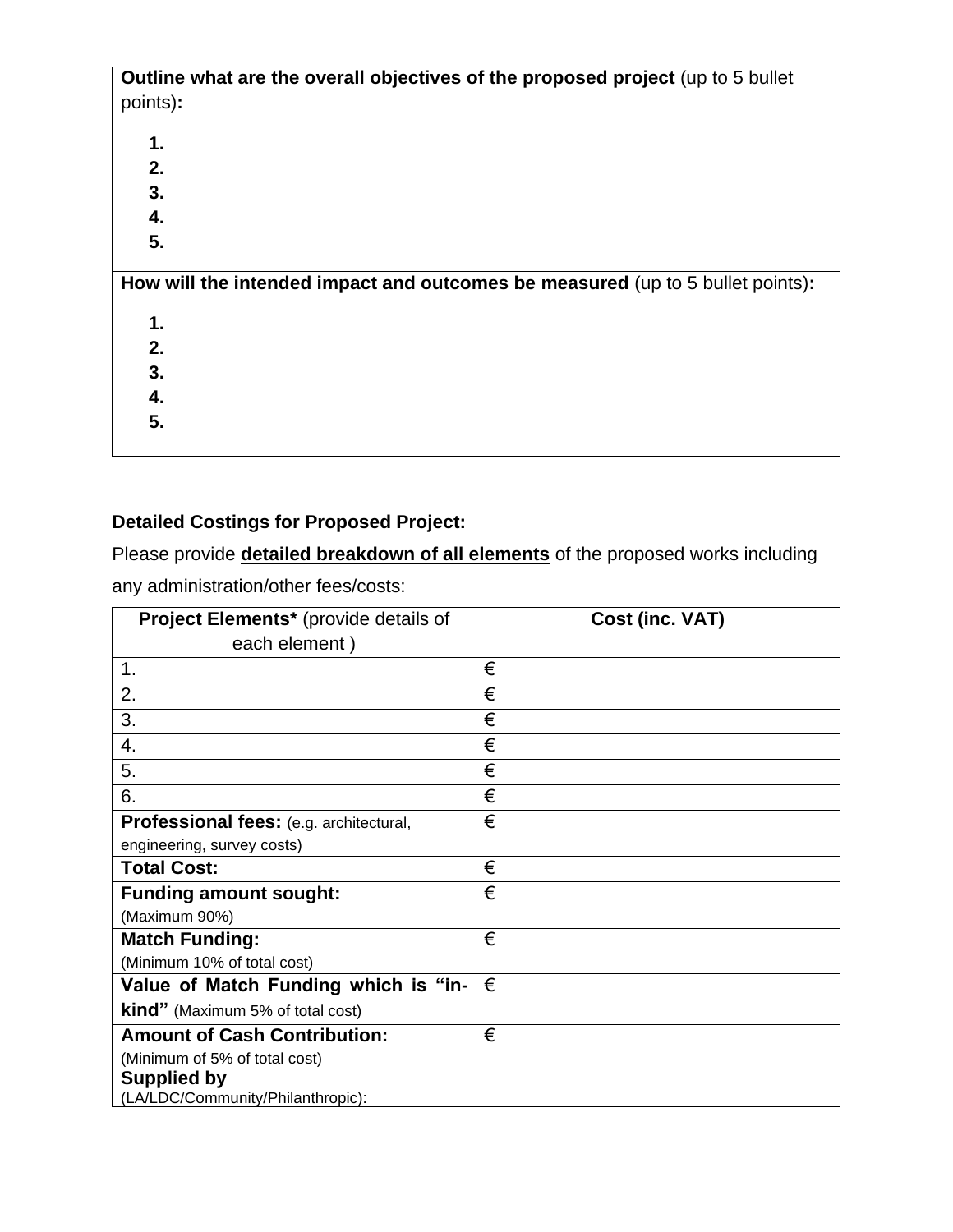**Please outline the nature and source of 'in-kind'<sup>1</sup> :** 

**\*Failure to provide adequate detail, documentation and costings will result in the project receiving lower marks. All Sections must be completed.**

#### **Timelines:**

Provide timeline for commencement and completion dates, and an indicative time frame for completion of the project (additional lines can be added as required):

|                 | <b>Proposed date:</b> | Indicative time frame<br>(days/weeks): |
|-----------------|-----------------------|----------------------------------------|
| Commencement    |                       |                                        |
| Completion date |                       |                                        |

### **Use of Data**

The information on this Application Form will be used by the Department of Rural and Community Development and Galway County Council for the purposes of processing the application. Further information may be sought by the Department and Galway County Council to clarify aspects of the project proposal. The application form will be shared with Fáilte Ireland and referred to internal Departments in Galway County Council for assessment purposes. The Department and Galway County Council may draw on broader, more specialist expertise where required, and such information as considered necessary to complete an assessment of your application may be shared with those experts.

The Applicant and the Department and Galway County Council are subject to the data protection and privacy laws of Ireland and the EU, in particular the Data Protection Act 2018 and Regulation (EU) 2016/679, known as the EU General Data Protection Regulation ("GDPR"). Any personal information which you provide as part of the application process will be obtained and processed in compliance with Data Protection legislation.

<sup>&</sup>lt;sup>1</sup> Please refer to the scheme outline for acceptable "in-kind" contributions.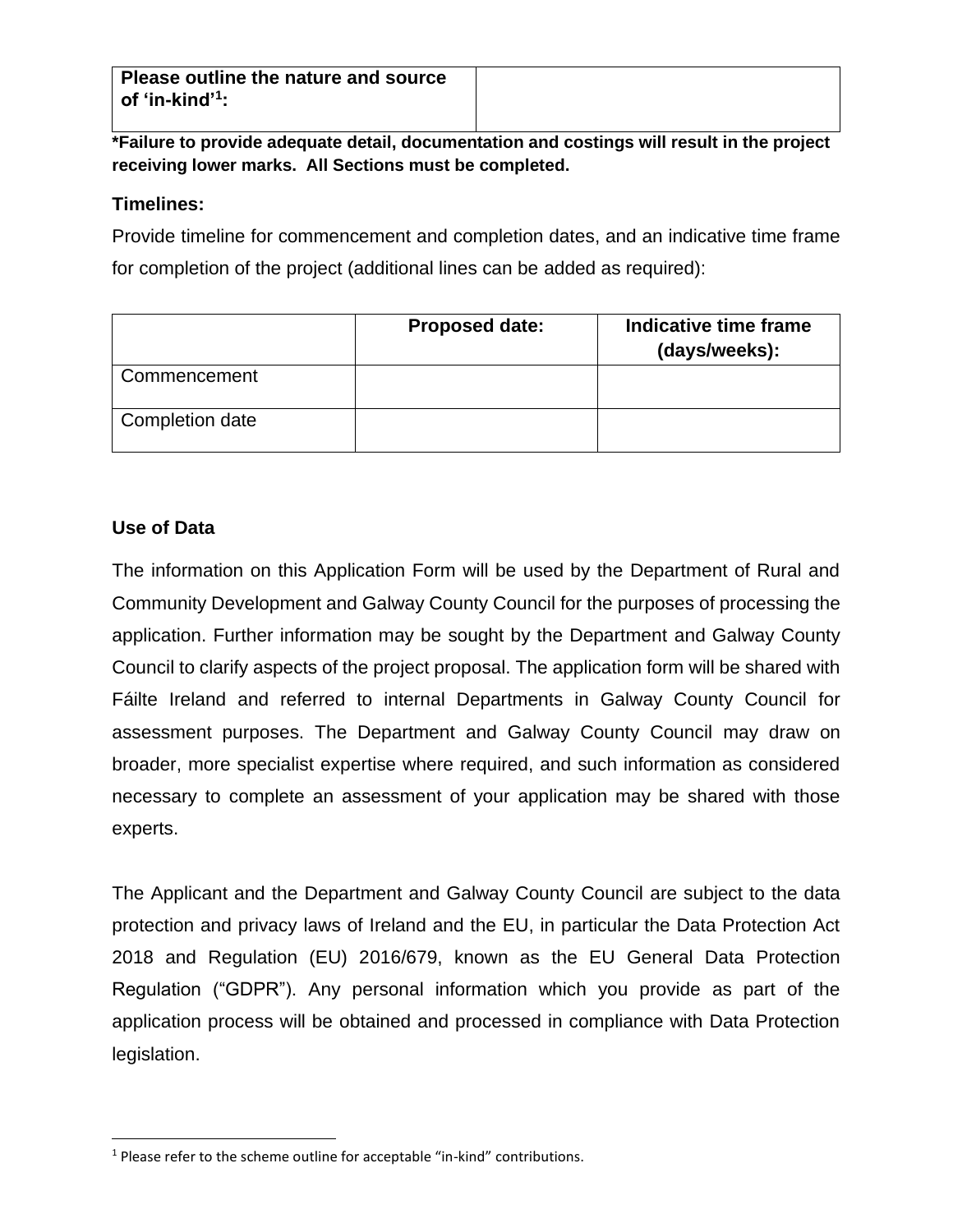The Department and Galway County Council, retains the right to disclose for the purposes of a request under the Freedom of Information Act 2014 or otherwise, in connection with the funded project(s)  $-$ 

- i. any information supplied by the Applicant to the Department and Galway County Council and
- ii. any relevant data gathered by the Department and Galway County Council in administering grant aid to the project, except where the information is considered to be personal or commercially sensitive.

## **Declaration by Lead Applicant**

This declaration must be signed by an officer authorised at a senior level within the lead applicant organisation i.e. Community Project Lead and Director of Services level, in a Local Authority.

I confirm that I have read and understood this document and declare that the particulars supplied in this application are true and correct and that –

- This project is eligible under the ORIS criteria.
- The costings are accurate and reasonable.
- Match funding is available for the project.
- All necessary permissions are in place e.g. planning permission/Part 8 planning consent etc.
- There is evidence of ownership (if applicable) or the consent of the landowner.
- All relevant ecological survey work has been undertaken e.g. Appropriate Assessment screen, bat surveys etc.
- The project will comply with Public Procurement Guidelines.
- The project conforms to the LECP and other local or regional plans.
- No funding has been allocated for the same works from any other sources.

I acknowledge the information regarding the use of data set out above and give consent to the Department of Rural and Community Development and Galway County Council for the sharing of all information, personal or otherwise, contained in this application and any attachments accompanying it, in accordance with the uses of the data and information provided above.